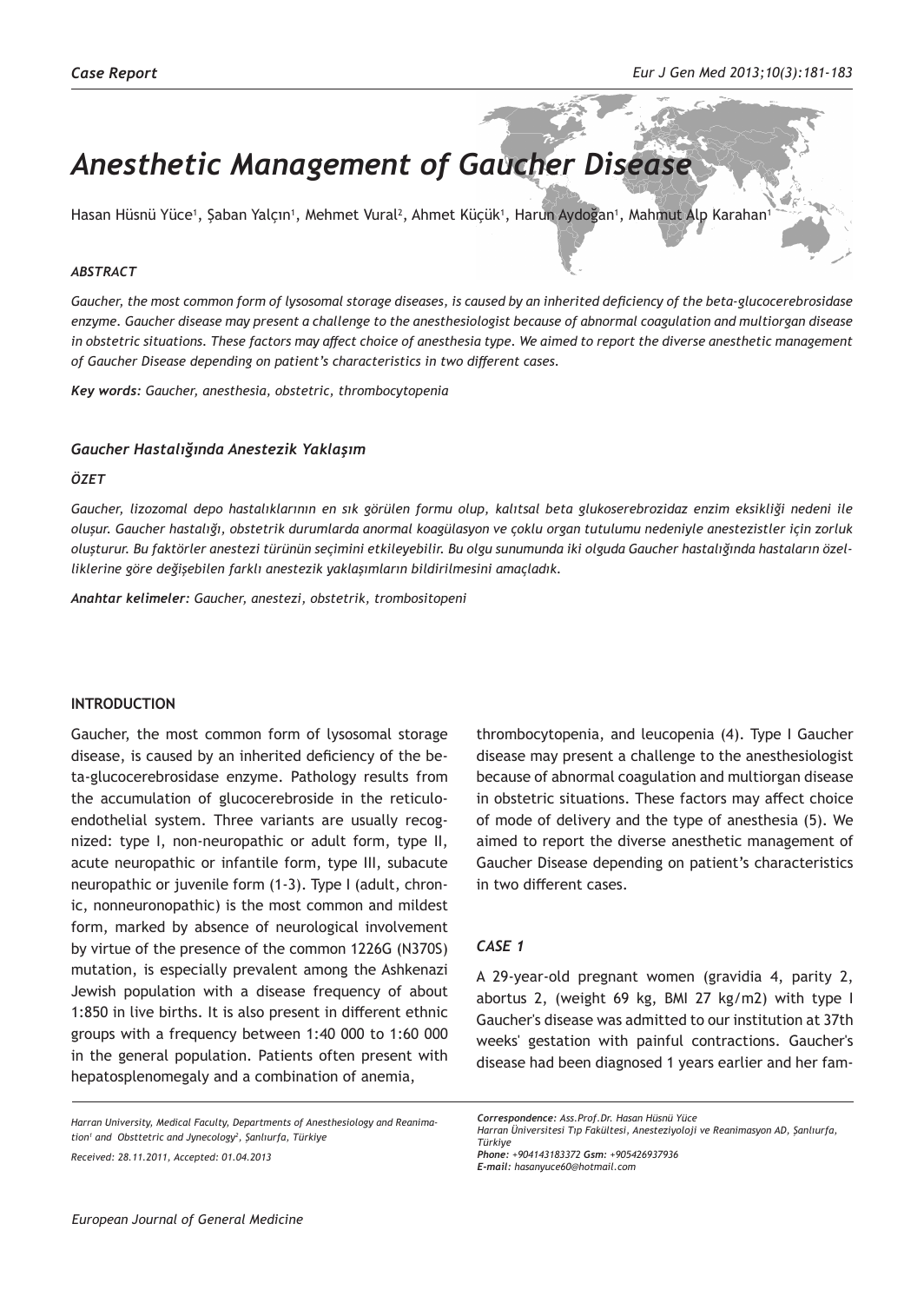ily history revealed that her two sisters had same diagnosis for two years. She had one successful vaginal birth and two abortus in past 5 years. She didn't take her enzyme therapy properly. She had hepatoesplenomegaly, as well as osteopenia and gastroesophageal reflux. Signs of pulmonary hypertension were absent and chest X-ray and ECG prior to pregnancy were normal.Due to fetal distress in non stress test, an emergency caesarean section was planned. Our patient did not provide any history of easy bleeding or bruising. Physical examination, including cardiopulmonary auscultation, was normal. Laboratory results were as follows: white blood cells: 3.871/mm3 hemoglobin (Hgb): 10.12 g/dL, platelet (plt): 82270/mm3, international normalized ratio (INR): 1.23. Blood group analysis was performed and the laboratory prepared 2 units of packed red blood cells to be used in case of need. Since her preoperative fasting period was not enough for general anesthesia we considered that the patient had a higher risk for aspiration (in the presence of pregnancy and gastroesophagic reflux), and since coagulation parameters were within normal limits, we decided that epidural anesthesia would be suitable for her. An epidural catheter was inserted via median approach at the L3/L4 interspace, in the left lateral position with 18G Tuohy needle, using loss of resistance technique. Epidural space was encountered at 3.5 cm and 5 cm of catheter was inserted in cephalic direction. 5mL of 2% lidocaine was administered, followed by 1mL (0.05mg) fentanyl and a total of 9 mL of 0.375% levobupivacaine, carefully titrated to achieve a sensory block at T4 level. Healthy female infant was delivered with an uneventful cesarean section. The patient remained haemodynamically stable. We estimated total blood loss to be 1050 mL. Postoperative analgesia was accomplished with epidural morphine (3 mg every 12 h) and intravenous acetaminophen (8 hourly).The catheter was removed without complications after 48 hours. Mother and child were discharged four days after surgery.

## *CASE 2*

A 36-year-old pregnant women (gravidia 1, parity 1, (weight 66 kg, BMI 29 Kg/m2 ) with type I Gaucher's disease was admitted to our institution at 35th weeks' gestation with painful contractions. Gaucher's disease had been diagnosed 2 years. She had splenomegaly, as well as trombocytopenia and anemia (Hgb: 6.4 g/dL, plat: 40200/mm3, INR:1.25) We planned general anaesthesia because of trombositopenia and cardiac pathologies on transthoracic cchocardiography (Ejection fraction 45-50 %, moderate to severe aortic and mitral insufficiency).

The patient was positioned supine, with left lateral uterine displacement, to minimize aortocaval compression in addition to routine monitors (non-invasive blood pressure cuff, 5 lead ECG, pulse oximeter). The patient was lightly sedated with remifentanil infusion (0.02–0.08 μg/ kg/min) to minimize increases in BP and HR. Modified rapid sequence induction was performed using remifentanil 1 μg/kg iv, propofol 2 mg/kg iv, and rocuronium 0.5 mg/kg. Using a 7.0 mm cuffed endotracheal tube, her trachea was easily intubated. After confirming correct endotracheal tube placement by capnography and auscultation, the obstetrician proceeded with caesarean delivery. Anesthesia was maintained using remifentanil (0.04–0.08μgkg–1min–1), sevoflurane 1.5% end-tidal concentration (in a mixture of 50% N2O), and oxygen. The patient remained hemodynamically stable. Bagmask assisted ventilation of the newborn was required for one minute following delivery. Operation was lasted in 45 minutes.Residual paralysis was reversed with neostigmine 2.5 mg iv and atropine 0.5mg iv. After tracheal extubation, patient was transferred to ICU. The patient remained in the ICU for 18 hr, and was transferred to obstetric department and she was discharged 4th day of hospital stay.

## **DISCUSSION**

Gaucher disease is still a dilemma for anesthesiologists as both general and regional anesthesia can be used in management of cases. Because GD is a disease with multiorgan involvement, preoperative assessment should be carried out in order to determine the extent of organ involvement, with particular emphasis on central nervous system, liver, spleen, bone, bone marrow and probably the lung (6,7). Hepatosplenomegaly is the most common sign of visceral involvement in GD and may be seen in all three types (8). Hepatic involvement may lead to cirrhosis of the liver, which results in hepatic fibrosis and portal hypertension. However, the latter may be seen in the absence of cirrhosis (8). Splenomegaly may produce hypersplenism, which, in turn, results in a variety of hematological disorders, including thrombocytopenia, hemolytic anemia and leucopenia (9). For patients with Gaucher's disease, the preoperative evaluation